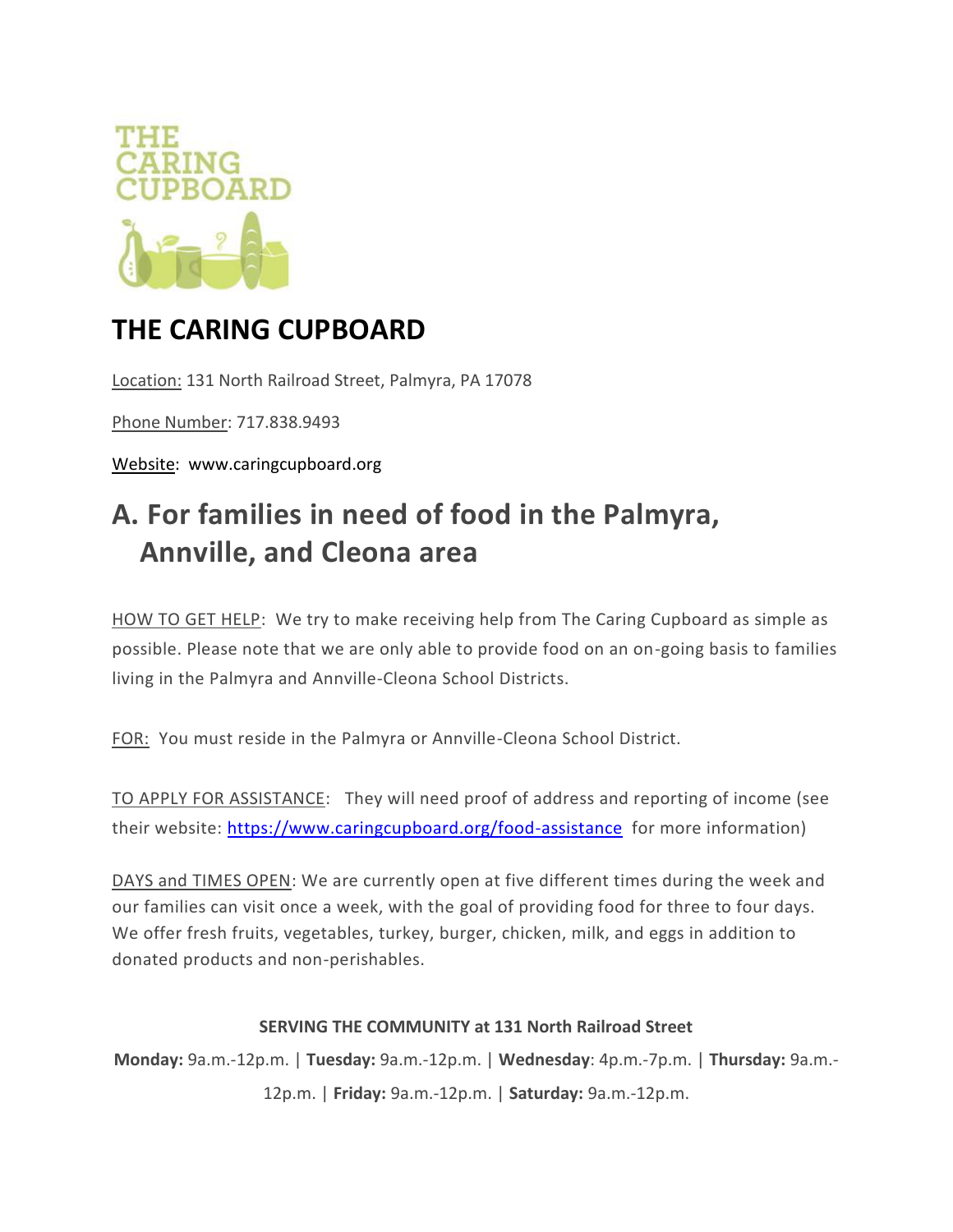#### **ACCEPTING DONATIONS at 131 North Railroad Street**

**Monday:** 9a.m.-12p.m. | **Tuesday:** 9a.m.-12p.m. | **Wednesday**: 4p.m.-7p.m. | **Thursday:** 9a.m.- 12p.m. | **Friday:** 9a.m.-12p.m. | **Saturday:** 9a.m.-12p.m.

## **B.The Caring Cupboard Summer Lunch Program**

#### June - August 2022

The Caring Cupboard provides food for children during the 11-week period of summer vacation. Each participating child in the Palmyra and Annville-Cleona School Districts will receive 5 days' worth of breakfast and lunch to replace what they would receive in school. Those who receive free or reduced meals throughout the school year are encouraged to sign up for the program.

Pick up locations: At Caring Cupboard on Railroad and Satellite sites.

## **OTHER FOOD RESOURCES IN THE COMMUNITY**

*A.* **The Supplemental Nutrition Assistance Program (SNAP) : Food Stamp Outreach Initiative**